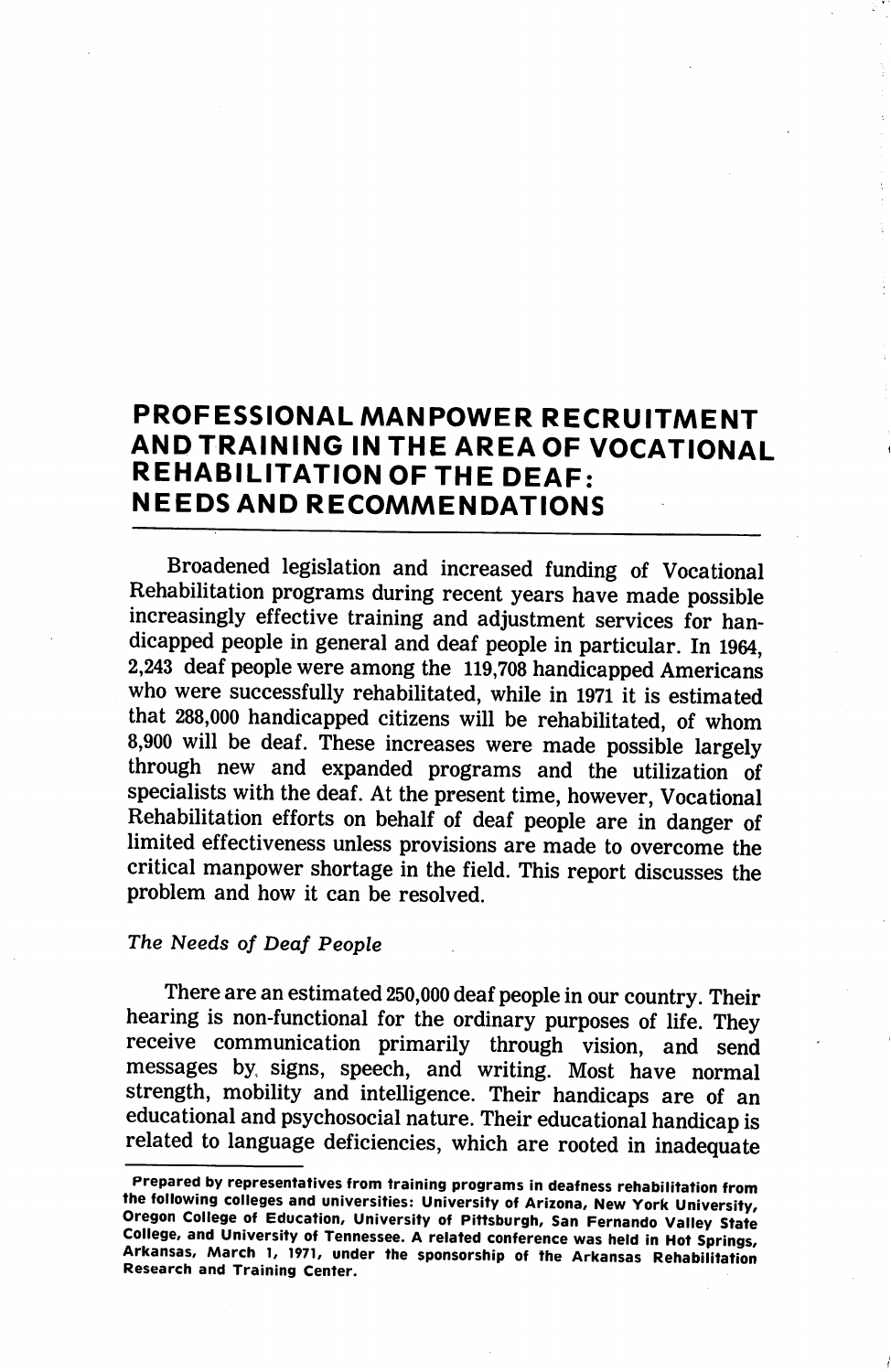communication between the deaf child and his family and in tensified by the heavy emphasis upon speech skills by teachers of the deaf. This emphasis has resulted in disproportionate amounts of time spent in acquiring speech skills at the expense of acquiring language and knowledge in general. Their psychosocial problems are primarily a result of their language deficiencies, which make educational development, vocational training, and subsequent occupational and personal adjustment more difficult.

It has been demonstrated that with quality, in-depth training and adjustment services, provided by knowledgeable and skilled professionals from the various disciplines, deaf people achieve satisfactory levels of development and adjustment and contribute significantly to our nation's productivity. Without the assistance of such services, however, they become the victims of serious un deremployment, unemployment, and unhappily, a drain on our country's resources.

#### Personnel Needs

Personnel needs in the Vocational Rehabilitation of deaf people are related to the kinds of services needed to effect proper vocational adjustment. Specifically, deaf people benefit from vocational training, counseling and guidance, psychological counseling, work adjustment training, personal adjustment training, psycho-diagnosis, vocational evaluation, mental health services, and community services that make available a wide range of helping services normally available to those with hearing. Such services are essentially similar to those provided to other people, but different in that the personnel who provide them have an un derstanding of deafness and its impact on learning and adjustment, and possess skills in communicating with deaf people. Un fortunately, there is a serious undersupply of such personnel, and as a consequence many existing service programs for the deaf adult cannot fully implement their objectives.

#### The Manpower Poverty

The number of Vocational Rehabilitation specialists with the deaf continues to be small in comparison to the need and the demand. Within State Agencies, only 35 agencies have counselors with special competence in serving deaf persons. Of these 35 agencies, only eight employ more than one such special counselor. The Rehabilitation Services Administration has recently estimated that last year (1970) 275 counselors and other personnel were needed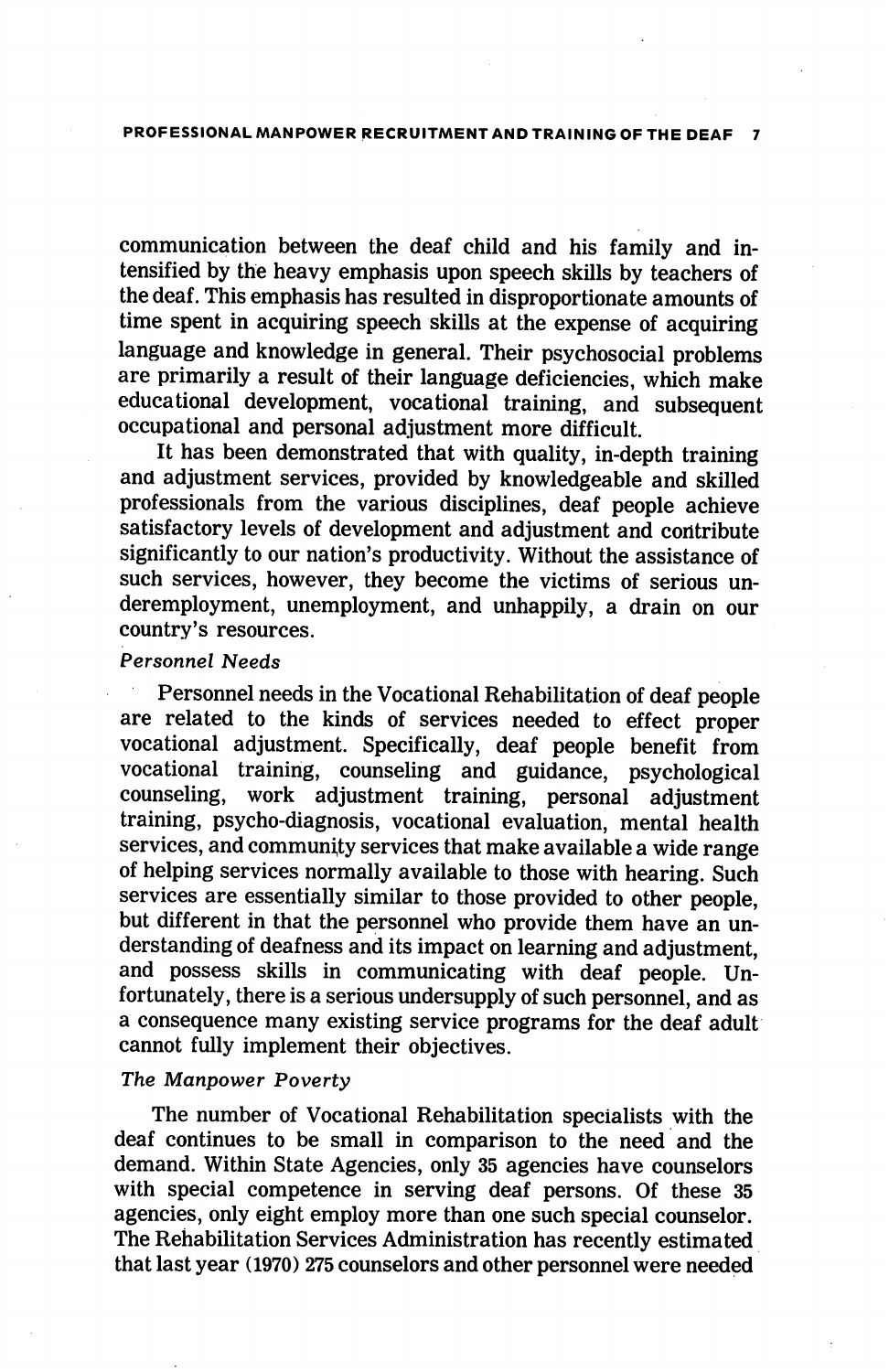to fill posilions in expanding programs of service to deaf people, and l)y 1973 about 500 per year will be needed for replacements or to fill new positions." Tully's study" substantiates this prediction. He reported that 276 new positions for rehabilitation counselors for deaf clients within state agencies alone will be opening up by 1975.

Growing and expanding post-secondary education and vocational training facilities for deaf people are requiring in creasing numbers of counselors and other support personnel. Among these facilities are the three regional vocational-technical facilities for the deaf (Delgado College, Seattle Community College, and St. Paul Technical-Vocational Institute), the National Technical Institute for the Deaf, and rehabilitation center programs for the deaf such as those at Hot Springs, Arkansas, and ('ave Spring, Georgia. As examples of the need, the N.T.I.D. counseling program now has seven counselors for its 350 deaf students, but will need 15 when its full enrollment of 750 is reached in approximately 1975. Gallaudet College is currently expanding its counseling program. San Fernando Valley State College, which is expanding its program for undergraduate deaf students, will also be increasing its counseling staff. Similar expansion is being demonstrated at such schools as Denver Community College, Golden West Community College (California), Iowa Western Community College, and Johnson County (Kansas) Community College.

Elementary and secondary school programs for the deaf frequently recruit personnel trained in rehabilitation counseling. Accordingly, two streams of development will directly affect the current and projected picture of manpower development and recruitment. First, many schools for the deaf are establishing new counseling programs, while others are expanding existing programs. Second, the new Model Secondary School for the Deaf is developing a strong counseling program, and the new Kendall School program will include provisions for parent counseling as well as student counseling. Thus, it can be expected that these as well as future regional high schools for the deaf will be active in recruiting from among the manpower pool in rehabilitation of the deaf.

The Congress is presently considering a bill, H.R. 5610 in troduced by Rep. Wilbur Mills of Arkansas, designed to provide for the establishment and initial operation of national comprehensive rehabilitation centers for low (under) achieving deaf people. The establishment of these centers will create an even greater demand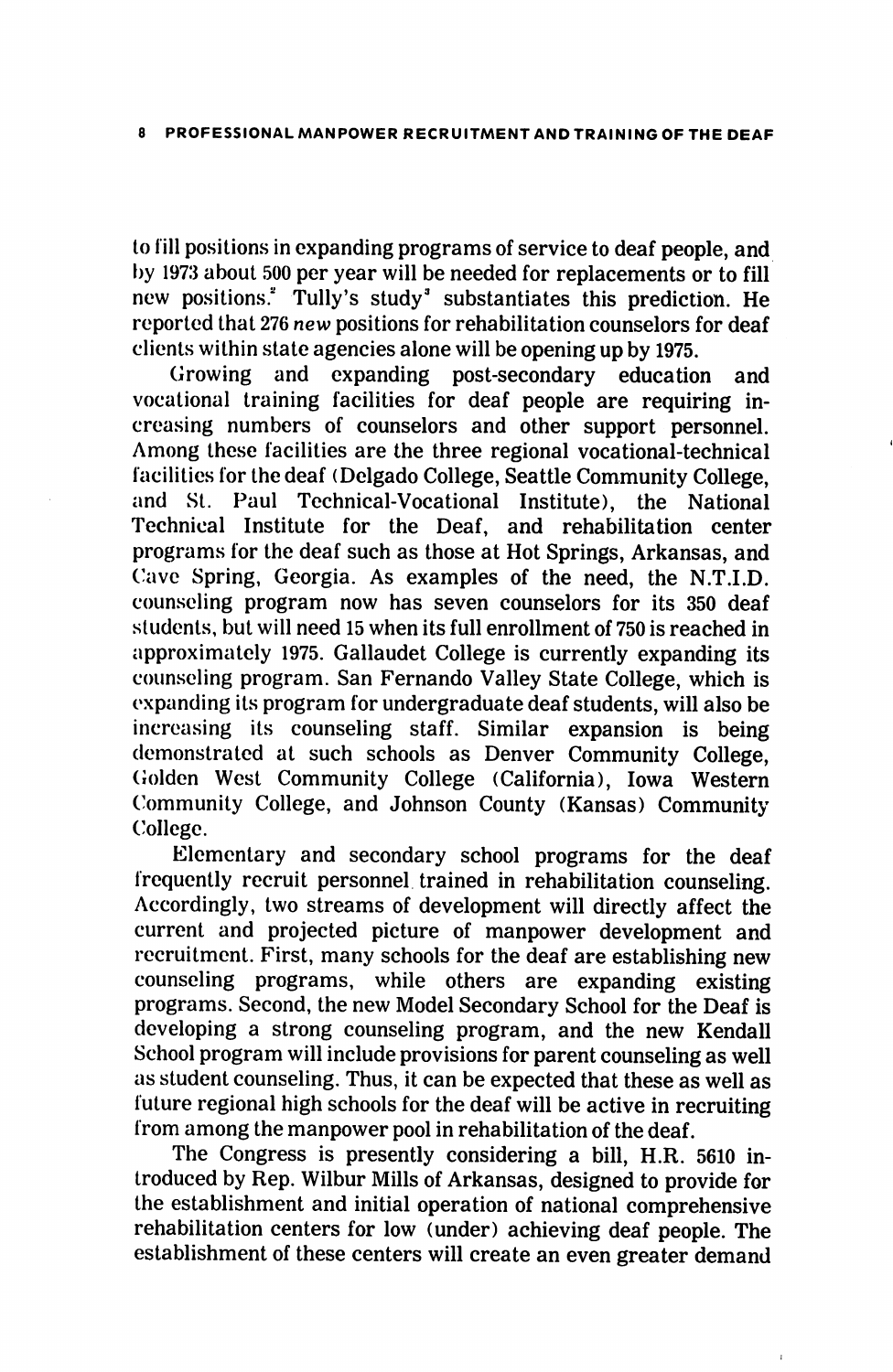for rehabilitation specialists with the deaf.

It is important to point out that many deaf persons reside in areas where special facilities and specialists with the deaf do not exist. These persons need access to the services of counselors who are familiar with the problems of deaf people, who can com municate with them, and who have knowledge of the facilities and resources available to fhe deaf. The general caseload counselor who serves all types of clients, including those who are deaf, can provide a valuable service if he has had some preparation in working with deaf people.

A growing number of community service and mental health centers for the deaf are being established in metropolitan areas throughout the United States. Present centers are drawing from among the available pool of rehabilitation specialists with the deaf, and as more centers are established it can be expected that they, too, will join the number of programs actively recruiting rehabilitation workers with the deaf.

The foregoing discussion makes it abundantly clear that there is a current urgent demand for rehabilitation counselors and other support personnel for work with deaf people, and that this demand will triple within the next two to four year. Yet, as can be seen from the next section, this demand cannot be met unless the Federal government and colleges and universities greatly increase their efforts in training rehabilitation specialists with the deaf.

# Present Manpower Training Efforts

At the present time the Social and Rehabilitation Service sponsors six college and university programs that prepare rehabilitation workers with deaf people. Four of these (University of Arizona, New York University, University of Pittsburgh, and San Fernando Valley State College) provide graduate, degree-type preparation, and two (Oregon College of Education and University of Tennessee) provide non-degree preparation. Table I (see Ap pendix) shows that together these six training programs will prepare a total of 91 rehabilitation workers with the deaf during the 1970-71 school year. In terms of funding, these six training programs are provided \$330,364 for tuition and stipends by the Social and Rehabilitation Service. Of this amount, \$95,364 is used by the two non-degree programs and \$187,000 is used by the degree programs (see Table 2 in Appendix), two of which share another \$50,000 for short-term training purposes.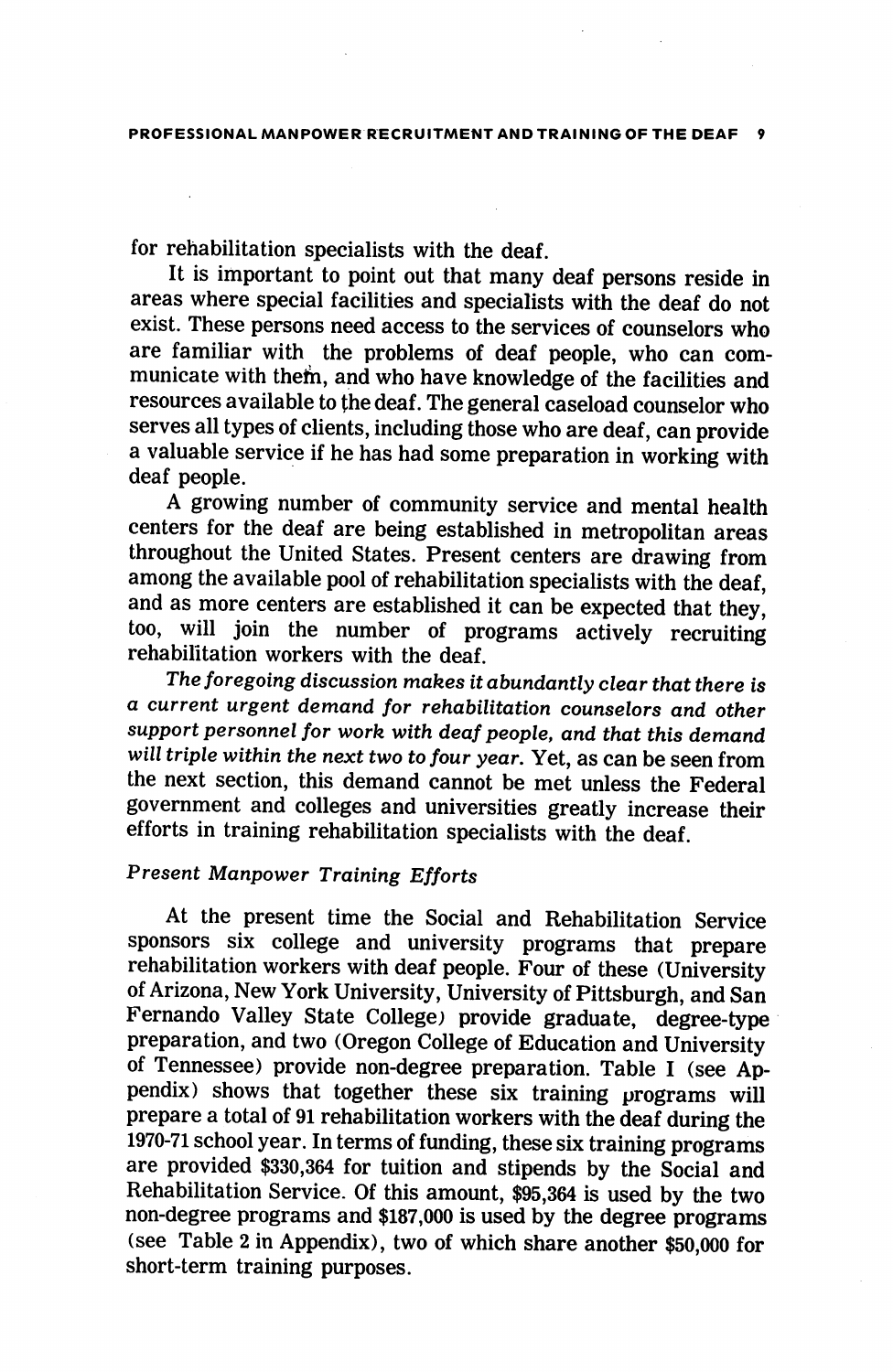# 10 PROFESSIONAL MANPOWER RECRUITMENT AND TRAINING OF THE DEAf=

These training efforts have made important contributions toward easing the manpower shortage. As Table 3 (see Appendix) demonstrates, 94 percent of the 576 rehabilitation workers trained through these six programs have entered and remained in rehabilitation work with deaf people. However, it is to be noted that these 540 workers with the deaf were prepared over a 9-year period (1962-1970), whereas by 1975 there will exist a need for 500 new counselors and replacements per year.

Existing training programs in the area of deafness rehabilitation focus upon preparing workers from the various disciplines (counseling, psychology, special education, speech pathology and audiology, and social work) to function with deaf people. Such training has built upon each discipline by adding coursework on deafness and communication skills with the deaf along with clinical practica and internships with deaf people. These efforts have been based upon the rationale that working with the deaf requires the expertise available from each of these disciplines, along with a special understanding of the developmental and ad justment problems of deafness, skill in communicating with deaf people, and experience in actually working with the deaf under supervised conditions. Such training ensures that rehabilitation specialists with the deaf will be able to communicate with their clients, which is the keystone for success in effective rehabilitation service.

#### Projected Manpower Training Needs

Present training efforts are now producing approximately 91 rehabilitation workers with the deaf each year. These efforts fall short of the 275 specialists that were projected for 1970 by the Rehabilitation Services Administration and, unless training efforts are tripled immediately, will fall far short of training the estimated 500 specialists projected for 1973 by RSA. Accordingly, there is a need not only for existing training programs to expand their efforts and train more workers with the deaf, but also for more colleges and universities to establish similar training programs. The problem of geographical distribution of these training programs needs to be considered, also, since at the present time many states fail to recruit specialists with the deaf due to the distance to the nearest training facility. Ideally, a multi-disciplinary in-depth-training-indeafness program should be established in each HEW region, and<br>on-going non-degree training in deafness for employed non-degree training in deafness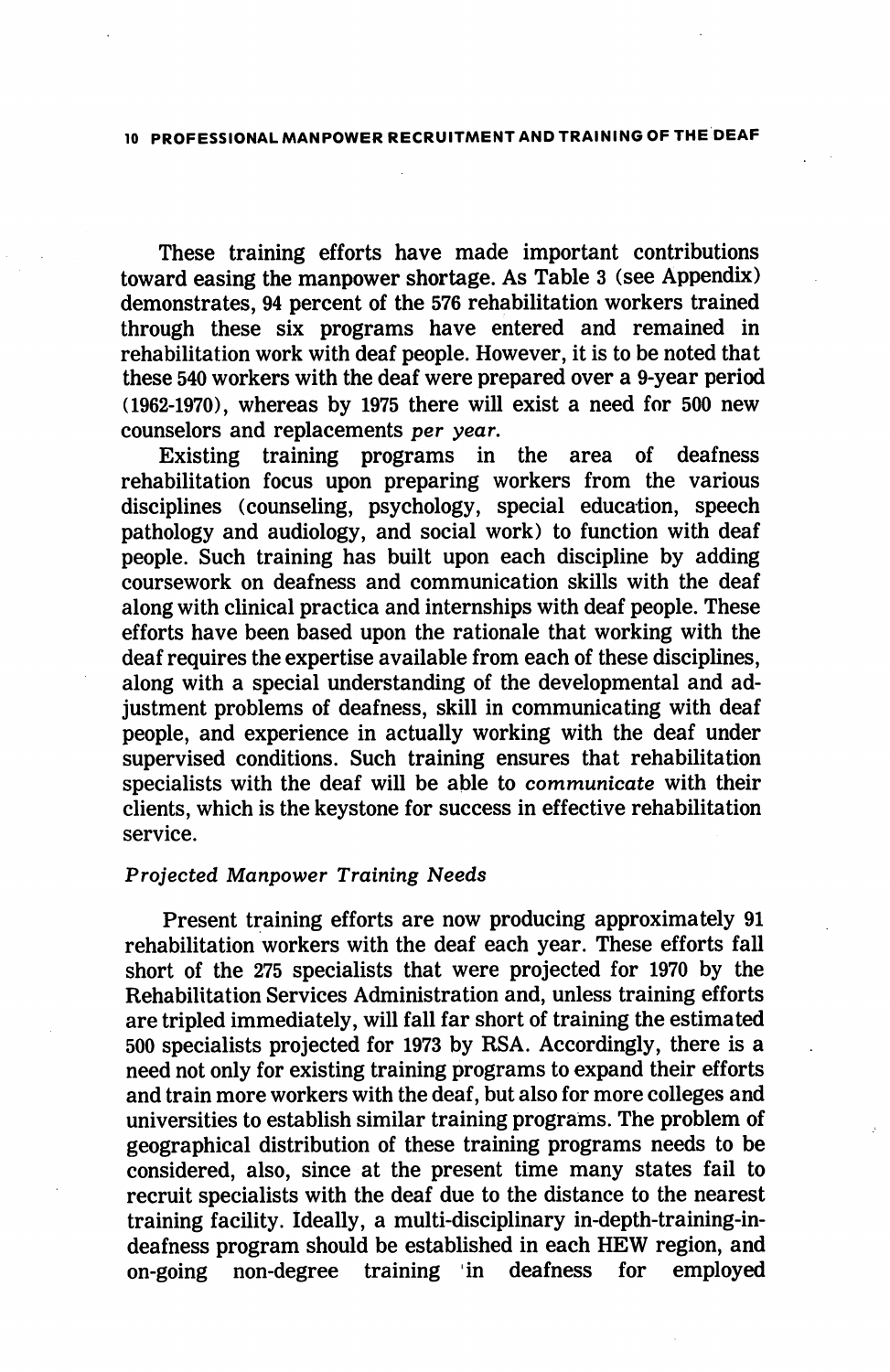PROFESSIONAL MANPOWER RECRUITMENT AND TRAINING OF THE DEAF 11

rehabilitation workers should expand their programs. These programs should provide appropriate orientation and training in deafness rehabilitation to such professionals as counselors, psychologists, speech pathologists, and audiologists, social workers, and special educators. Each training program should make provisions for appropriate supervised practica and internships, and should be staffed with the appropriate number and kinds of rehabilitation educators.

#### Recommendations

For decades deaf people have been denied the right to full development of their potentialities for want of proper rehabilitation facilities and personnel who understand their needs and can com municate with them. The toll of this neglect has weighed heavily on the deaf individual his parents, and society. The American public and its elected representatives have recognized the need for quality services in sufficient depth and have made possible the facilities described in this report. However, the services anticipated through these facilities have been limited as a result of the critical man power shortage in the field. In order for these facilities and programs to be of full effectiveness, it is recommended that the following personnel training efforts be initiated without delay.

1. That the Social and Rehabilitation Service ensure sufficient funding on a continuing basis to permit existing training (degree and non-degree) programs in the area of deafness rehabilitation to greatly expand their efforts.

2. That the Social and Rehabilitation Service facilitate the establishment and continuation of at least one multi-disciplinary training-in-deafness program in each HEW region.

Programs in Hearing, Speech, and Language. Unpublished document. Rehabilitation Services Administration, 1970.

Tully, Norman L. Role and Function of Rehabilitation Counselors With the Deaf. Unpublished doctoral dissertation. University of Arizona, 1970.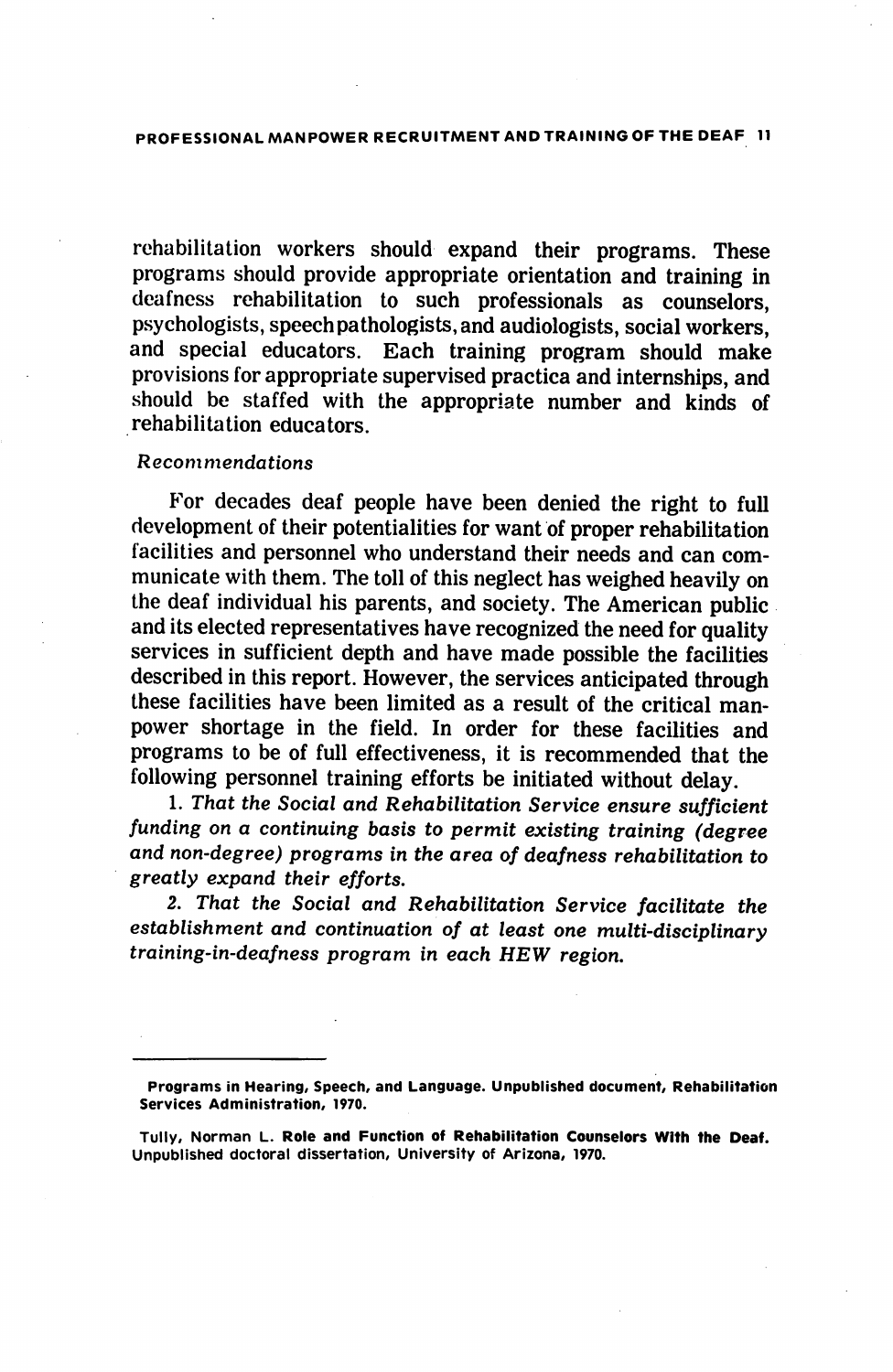# APPENDIXES

#### TABLE 1

### NUMBER OF REHABILITATION OF THE DEAF TRAINEES SUPPORTED BY SRS TRAINING FUNDS AT SIX COLLEGES AND UNIVERSITIES, BY DEGREE AND AREA: 1970-1971

| College or<br><b>University</b>     |           |    |    | Total Non-Rehab. Coun. Leadership Sp. Ed.<br>Degree M.A. Ph.D. M.A. M.A.Ph.D. M.A. |    |              | <b>Other</b> |
|-------------------------------------|-----------|----|----|------------------------------------------------------------------------------------|----|--------------|--------------|
| <b>TOTALS</b>                       | 91        | 54 | 11 | 6                                                                                  | 14 | $\mathbf{2}$ | 4            |
| Arizona                             | 7         |    | 5  | 2                                                                                  |    |              |              |
| New York                            | 12        |    | 4  | 4                                                                                  |    |              | 4            |
| Oregon                              | $-24$     | 24 |    |                                                                                    |    |              |              |
| Pittsburgh                          | 4         |    |    | 2                                                                                  |    | $\mathbf{2}$ |              |
| San Fernando<br><b>Valley Stage</b> | <b>14</b> |    |    |                                                                                    | 14 |              |              |
| <b>Tennessee</b>                    | 30        | 30 |    |                                                                                    |    |              |              |

Also includes Counselor Education, Clinical Psychology, and School Psychology.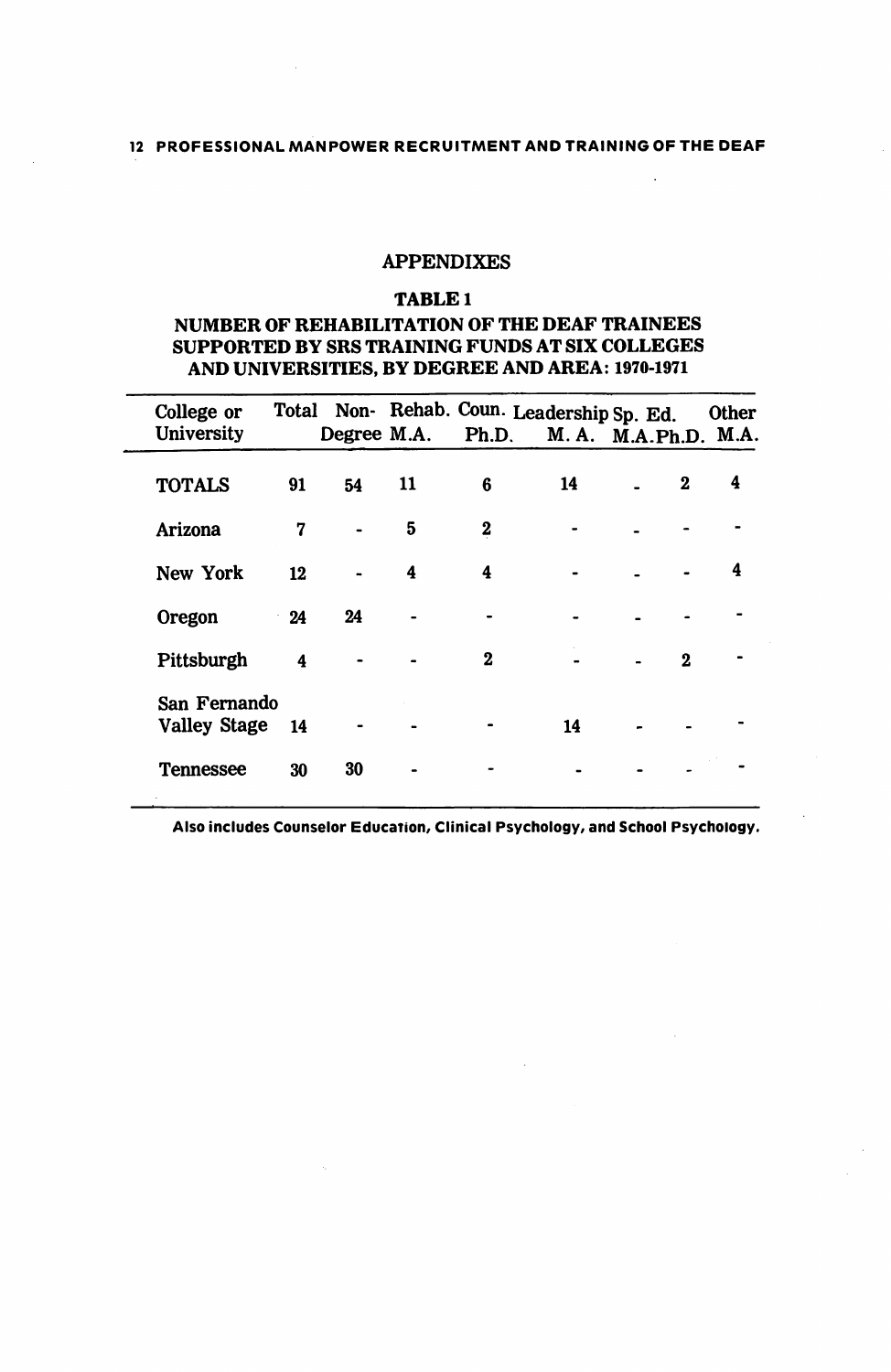# TABLE 2

# AMOUNTS FOR TUITION AND STIPENDS IN TRAINING GRANTS AWARDED TO PREPARE PERSONNEL TO WORK WITH DEAF PEOPLE IN THE REHABILITATION PROCESS:

| College or                | <b>Training Grant Award</b> |                       |  |  |
|---------------------------|-----------------------------|-----------------------|--|--|
| <b>University</b>         | Degree                      | Non-Degree            |  |  |
| <b>Totals</b>             | \$187,000                   | \$145,364             |  |  |
| Arizona                   | 26,000                      | -0-                   |  |  |
| New York                  | 65,000                      | $15,000$ <sup>a</sup> |  |  |
| Oregon                    | -0-                         | 39,364                |  |  |
| Pittsburgh                | 33,000                      | -0-                   |  |  |
| San Fernando Valley State | 63,000                      | 35,000                |  |  |
| <b>Tennessee</b>          | -0-                         | 56,000                |  |  |

1970-1971

<sup>G</sup> Source of funds: SRS Research and Training Center funds